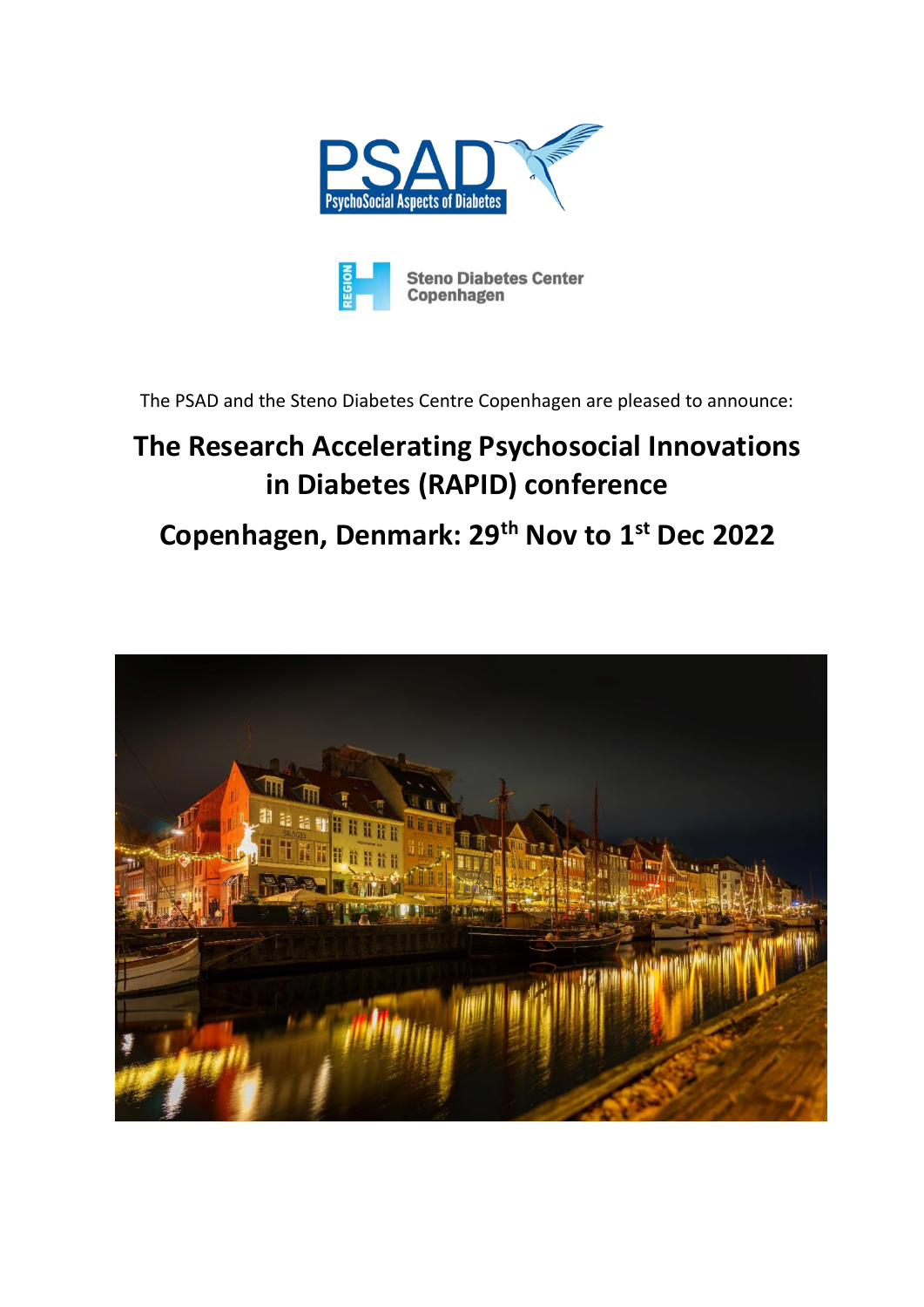Psychosocial research is critical to every aspect of diabetes care. **RAPID** is a novel conference to provide a space for collaborative working which will actively involve all stakeholders (including people living with diabetes, early and mid-career researchers, health professionals, senior academics, industry and policy makers).

### **The aims of the 3-day conference are to:**

- Stimulate communication, generate research ideas, and promote collaboration in diabetes psychosocial research
- Expand the community of practice in this research area by supporting and learning from people with diabetes, early career researchers and providing grants for attendance at the conference to those from low- and middleincome countries to ensure representation
- Promote dissemination of effective psychological assessments, interventions, and care pathways in diabetes care
- Improve the relevance and quality of research in the psychosocial area
- Build both the capacity and the impact of psychosocial research in diabetes.

Over 100 delegates will attend RAPID, with our **affordable registration fees** and **six full Travel Fellowships available**, to achieve our aims. The RAPID programme affords time for abstract presentation, formal and informal networking and collaboration developments. RAPID welcomes attendance and presentations from a wide range of delegates, including people with diabetes, early career researchers, health professionals, senior academics, industry and policy makers. The RAPID conference has received a grant from the Novo Nordisk Fonden. If you are not a PSAD member, please explore your [membership options](https://www.psadgroup.org/become-a-member/) or register for days 1 and 2 only.

- 1. Dates and Venue
- 2. Scientific Programme
- 3. Social programme
- 4. Abstract submission
- 5. Travel Fellowship applications invited
- 6. Science Award applications invited
- 7. Registration
- 8. Accommodation
- 9. COVID safety information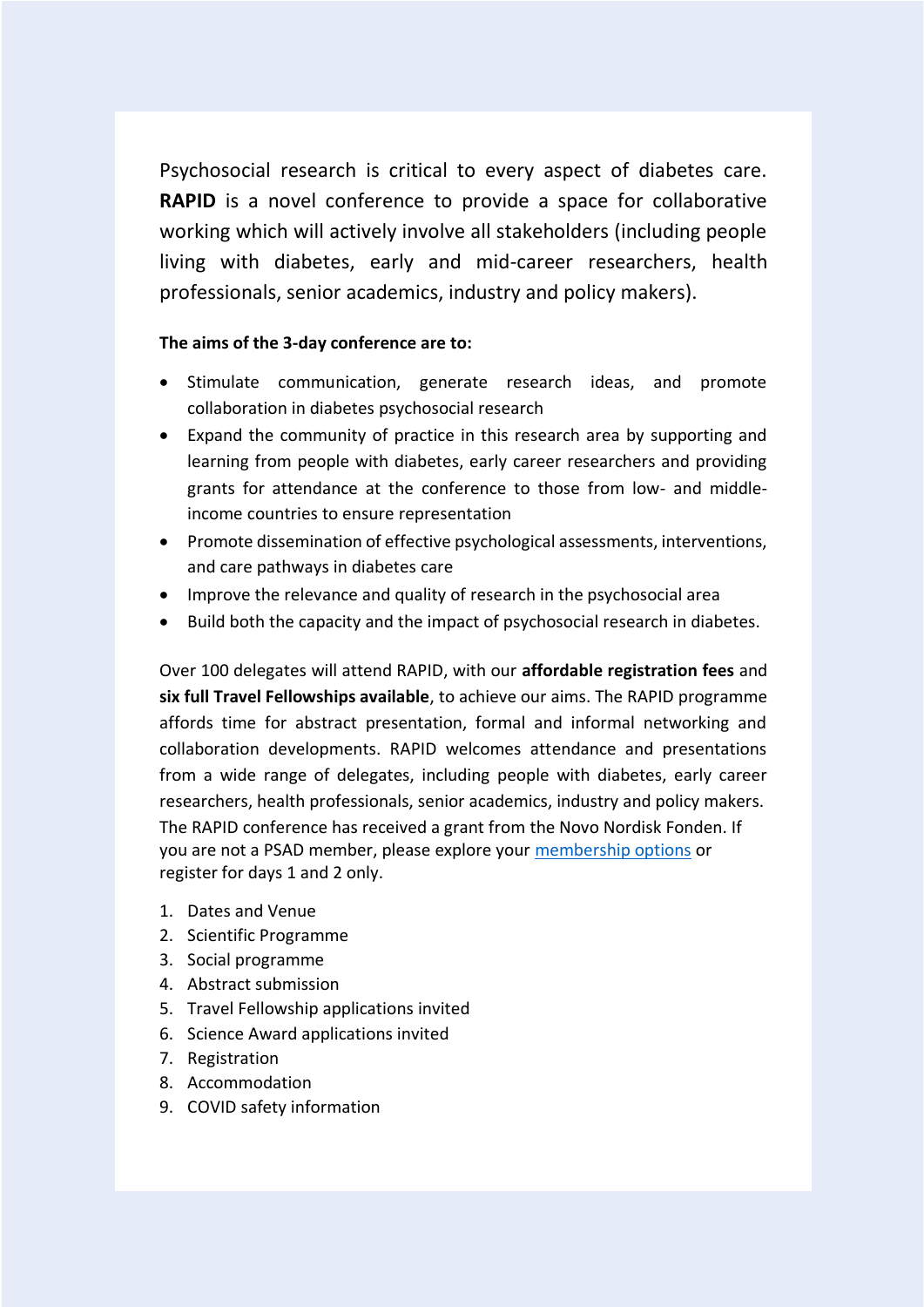#### **Dates and venue**

The RAPID and PSAD conferences take place from 29<sup>th</sup> November to 1<sup>st</sup> Dec 2022 inclusive, at the DGI-byen [Conference Centre,](https://www.dgibyen.dk/en/meetings-and-conferences/facilities-equipment/cph-conference/) Copenhagen, Denmark.



#### **Key dates**

- Abstract submission & Travel Fellowship application opens 16<sup>th</sup> May 2022 and closes 30th June 2022
- Travel fellowship application opens: 16<sup>th</sup> May 2022 and closes 30<sup>th</sup> June 2022
- Registration for RAPID AND PSAD opens:  $16<sup>th</sup>$  May 2022 and closes  $8<sup>th</sup>$ September 2022
- Notification of abstract submission and travel fellowship outcome week of 8th August 2022
- Early bird registration for RAPID and PSAD closes: 19<sup>th</sup> August 2022
- PSAD Science Award applications: opens 13<sup>th</sup> June and closes 30<sup>th</sup> August; outcome notified in week of 30<sup>th</sup> September 2022
- Registration for RAPID and PSAD closes: 8th September 2022
- RAPID conference: 29<sup>th</sup> Nov to 1<sup>st</sup> Dec 2022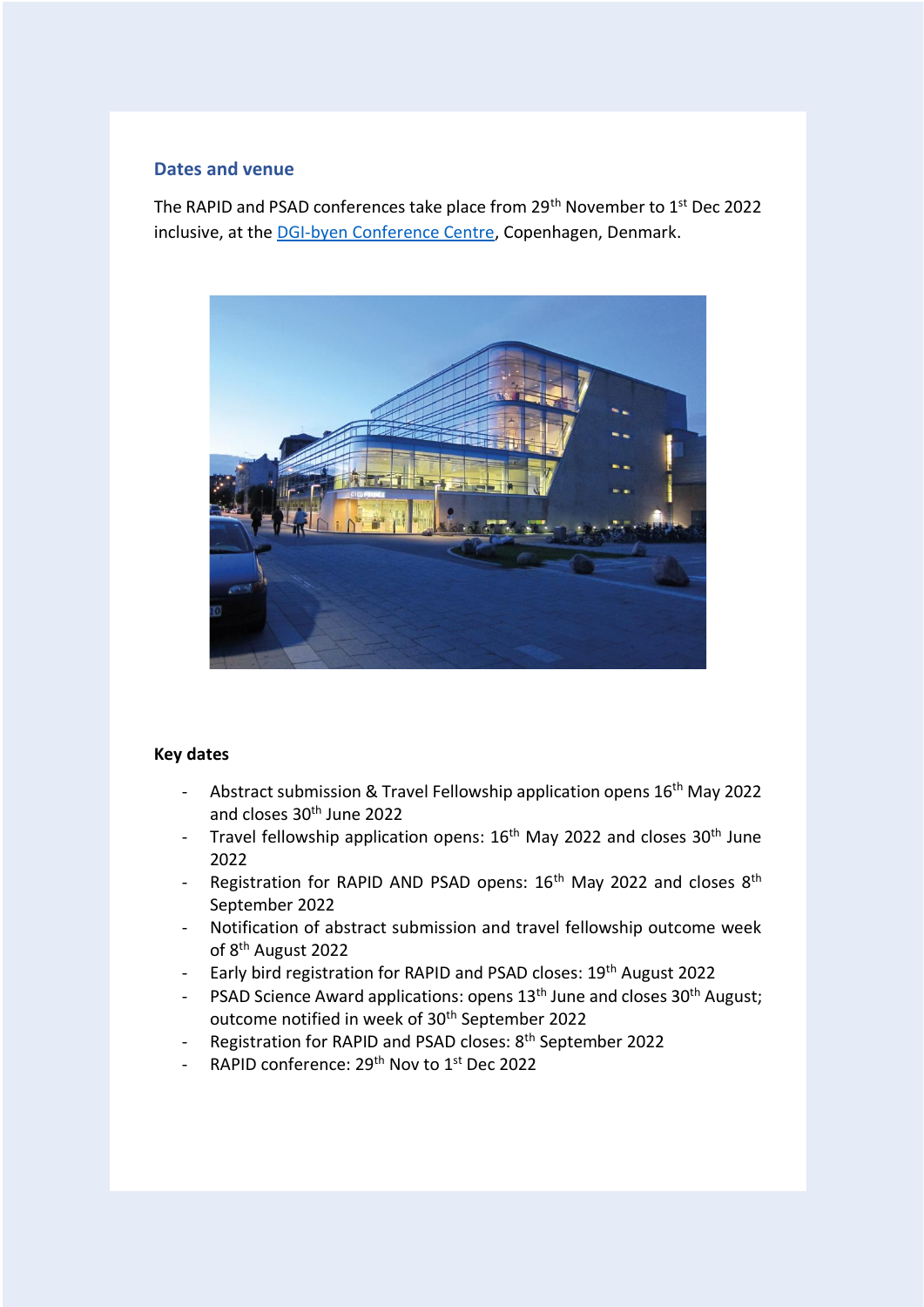# **Scientific Programme**

#### **RAPID and PSAD conference**

**Copenhagen, Denmark: November 29 to December 01, 2022**

| Day 1: Tuesday 29 November 2022 - RAPID conference |                                                                                                             |
|----------------------------------------------------|-------------------------------------------------------------------------------------------------------------|
| 09:30-10:00                                        | Coffee & Registration                                                                                       |
| 10:00-10:15                                        | Welcome by Prof Ingrid Willaing & Prof Jackie Sturt                                                         |
| 10:15-11:00                                        | Plenary: Prof Jane Speight:<br>"Navigating diabetes care: weathering the storm or seeing the<br>horizon?"   |
| 11:00-11:45                                        | Plenary: Diabetes advocates' presentations                                                                  |
| 11:45-12:00                                        | Panel Discussion and Q&A                                                                                    |
| 12:00-13:30                                        | Lunch & poster session                                                                                      |
| 13:30-14:50                                        | Oral presentations x 4: Completed work                                                                      |
| 14:50-15:10                                        | Tea break & networking                                                                                      |
| 15:10-16:40                                        | Travel Fellowship awardees: Oral presentations                                                              |
| 16:40-17:40                                        | Structured group mentoring support & networking<br>(with people with diabetes, clinicians, and researchers) |
| 17:40-18:30                                        | Plenary: Dr Ury Bustanul Arifin:<br>"Interfaces between Diabetes Distress, Spirituality and culture"        |
| 18:30-18:35                                        | Reflections & close                                                                                         |
| 19:30-22:00                                        | Drinks & Conference dinner: DGI-byen                                                                        |

| Day 2: Wednesday 30 November 2022 - RAPID conference |                                                                                                                             |  |
|------------------------------------------------------|-----------------------------------------------------------------------------------------------------------------------------|--|
| 08:30-08:40                                          | Welcome by Dr Debbie Cooke                                                                                                  |  |
| 08:40-09:30                                          | Plenary: Prof Richard Holt:<br>"The dual burden of diabetes and severe mental illness"                                      |  |
| 09:30-10:30                                          | Oral presentations x 4: Completed work                                                                                      |  |
| 10:30-11:00                                          | Coffee break & networking                                                                                                   |  |
| 11:00-12:30                                          | Group discussions facilitated by conference organising committee on<br>potential research ideas and collaborations          |  |
| 12:30-14:00                                          | Lunch & poster session                                                                                                      |  |
| 14:00-15:00                                          | Oral presentations x 4: Completed work                                                                                      |  |
| 15:00-15:45                                          | To be confirmed                                                                                                             |  |
| 15:45-16:00                                          | RAPID meeting summary, next steps & close                                                                                   |  |
|                                                      |                                                                                                                             |  |
| 16:30-16:45                                          | <b>PSAD conference* commences</b><br>Welcome by Prof Jane Speight                                                           |  |
| 16:45-18:00                                          | The Anita Carson Lecture given by Professor Ingrid Willaing, University<br>of Copenhagen & Steno Diabetes Centre Copenhagen |  |
| 18:30-22:30                                          | Dinner and social programme in Tivoli Gardens, Copenhagen                                                                   |  |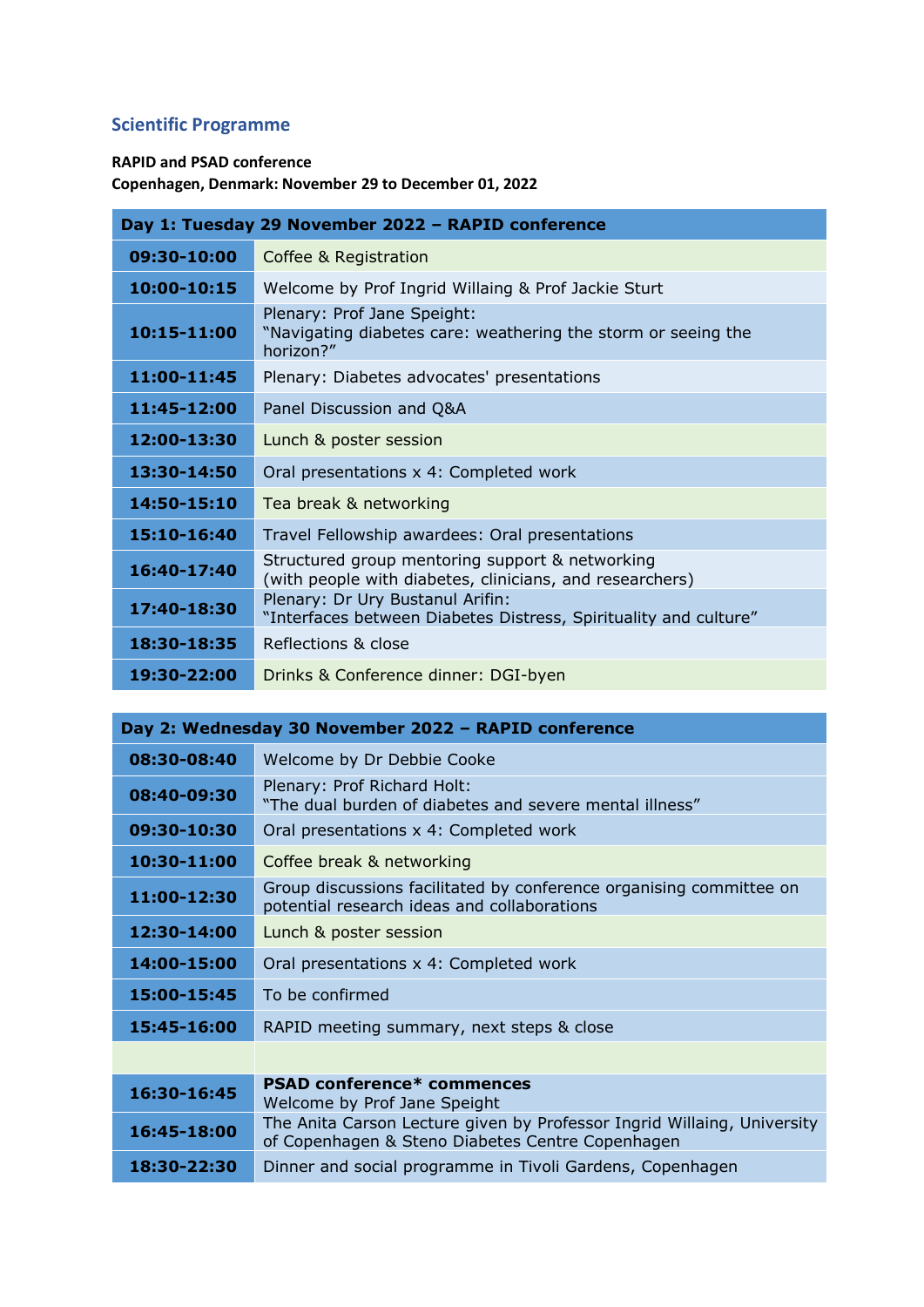**\*NB The PSAD conference is a member and invited guest only event** 

| Day 3: Thursday 1 December 2022 - PSAD conference* |                                                     |
|----------------------------------------------------|-----------------------------------------------------|
| 08:30-08:40                                        | Welcome Prof Jane Speight - Reflections on RAPID    |
| 08:40-09:45                                        | Interactive Poster Session: Work In Progress        |
| 09:45-10:30                                        | <b>PSAD Business Meeting</b>                        |
| 10:30-11:00                                        | Coffee break & networking                           |
| 11:00-12:30                                        | The PSAD Great Debate                               |
| 12:30-13:30                                        | Lunch & networking in PSAD Working Groups           |
| 13:30-14:00                                        | Hot Topics: Open-Source ("DIY") community & Q&A     |
| 14:00-15:00                                        | Working Group Meetings: EDID/PROMS/Adolescents/ECRs |
| 15:00-15:30                                        | Tea break & networking                              |
| 15:30-16:00                                        | The 2022 PSAD Science Award                         |
| 16:00-16:15                                        | Closing remarks and departure                       |

**\*NB The PSAD conference is a member and invited guest only event**

### **Social programme**

On the first evening we hold the RAPID conference dinner at the conference venue. This event is incorporated in the combined days 1 and 2 registration fee.

Day 3 is for PSAD members and invited guests only – if you are not already a member, please visit our [membership](https://www.psadgroup.org/membership/) webpages and consider joining. The social programme is incorporated into your PSAD registration fee. Do join us on the evening of day 2 for a walk around the world-famous Tivoli Gardens, where we will also have dinner. With your Tivoli entrance fee pre-paid in your registration fee, you will have time to wander around Tivoli with old friends and new, and enjoy the festive lights, the rides and the excitement of Christmas in Copenhagen.



Tivoli Gardens



Nyhavn at Christmas time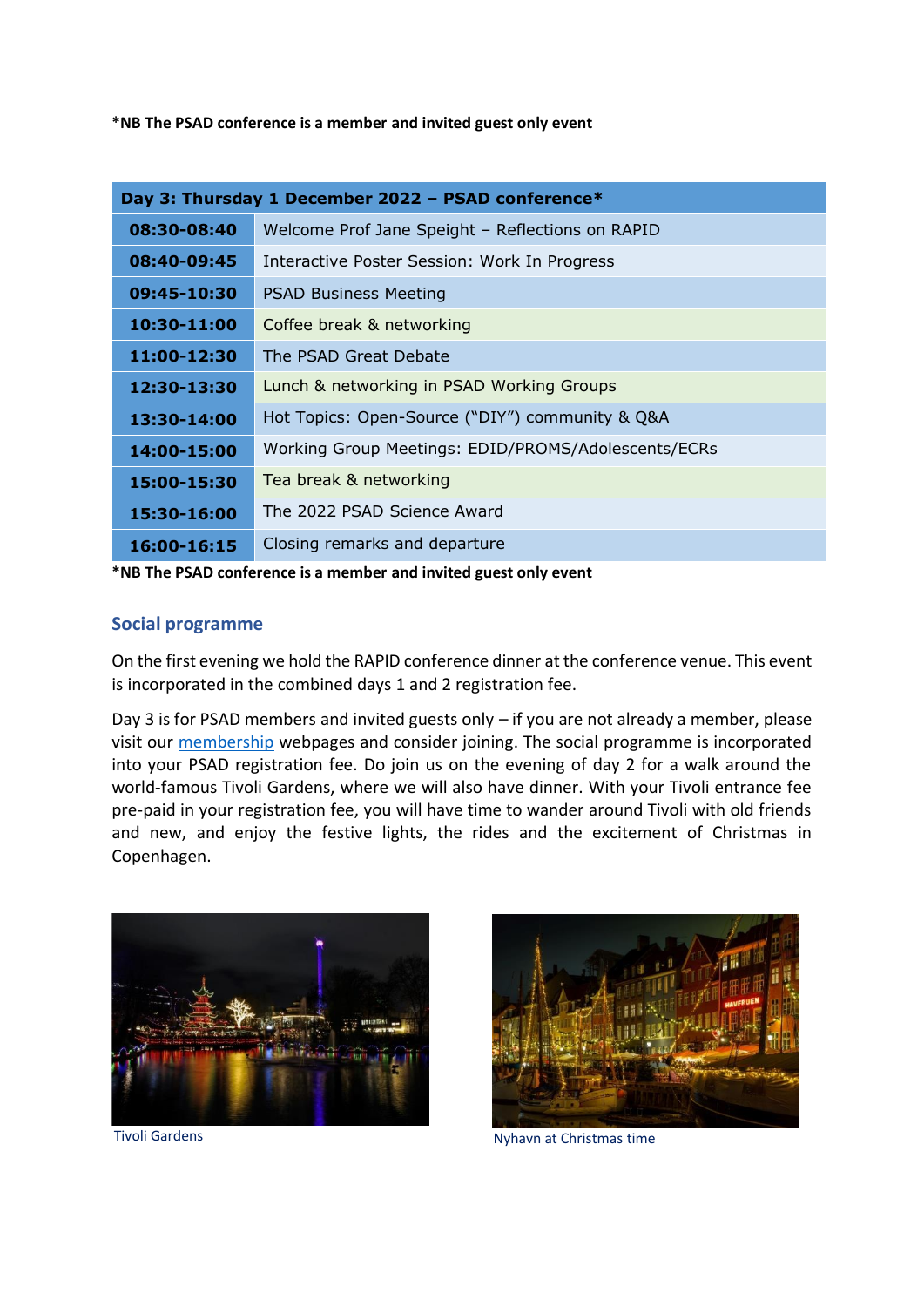# **Abstract submission**

Abstracts for both the RAPID and PSAD conferences must be submitted using this [Qualtrics link.](https://surreyfahs.eu.qualtrics.com/jfe/form/SV_eaMgDK2t123aTRk) Please note that RAPID invites abstracts for Completed Research only. PSAD invites abstracts to be submitted for Work in Progress only.

The abstract submission deadline is midnight on 30<sup>th</sup> June 2022. You will be notified of the outcome of your abstract submission in the week commencing 8<sup>th</sup> August 2022.

# **2022 PSAD Travel Fellowships – applications invited**

Early Career Researchers are invited to apply for one of six travel fellowships to attend all three days of the RAPID + PSAD conference. Applicants must be: a) within 5 years of being awarded their PhD in a relevant discipline (Pro-Rata if working part time) and b) undertaking research in the psychosocial aspects of diabetes. Three of the six Travel Fellowships are ring-fenced for early career researchers from low- and middle-income countries.

Information on how to apply for one of these prestigious travel fellowships can be found [here.](https://www.psadgroup.org/wp-content/uploads/2022/05/PSAD-Travel-Fellowship-2022.pdf) Deadline for applications is 30<sup>th</sup> June 2022 with notification of outcome in the week commencing 8<sup>th</sup> August 2022.

# **2022 PSAD Science Award – applications invited**

Applications are invited for the 2022 PSAD Science Award for an early career researcher. Details of how to apply for the Science Award can be found [here.](https://www.psadgroup.org/wp-content/uploads/2022/05/PSAD-Science-Award-2022-info.pdf) The deadline for applications is 30<sup>th</sup> August with notification of outcome in the week commencing 30<sup>th</sup> September.

# **Registration**

Registration for RAPID + PAID can be found on [Place2Book.](https://www.place2book.com/en/sw2/sales/i3wok1ofc0) Registration is open between 16<sup>th</sup> May and 8<sup>th</sup> September 2022. Registration includes entrance to the conference, refreshments, lunch and dinner. There is a conference attendance only option for those not wishing to stay for dinner. Further details can be found on [Place2Book.](https://www.place2book.com/en/sw2/sales/i3wok1ofc0)

Before registering, please note the refund policy, as follows:

Steno Diabetes Centre Copenhagen and PSAD cannot assume responsibility for any losses or fees related to the cost of accommodations and/or travel in case